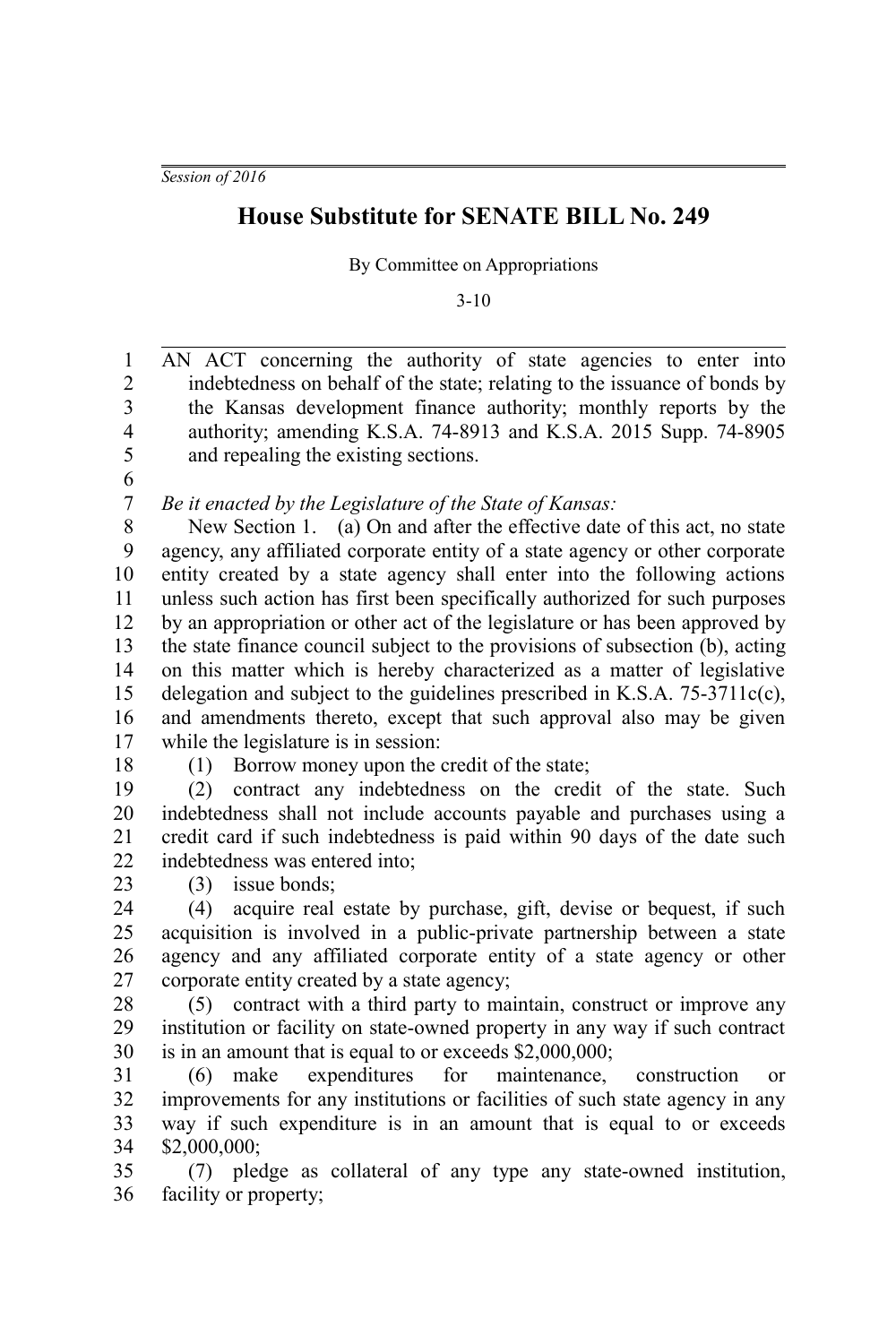(8) enter into an agreement or assignment in which the rent payments are pledged as collateral; 1 2

(9) enter into or assume any lease obligation in which the annual liability is in an amount that is equal to or exceeds \$1,000,000 or the term of such lease is greater than five years; or 3 4 5

(10) enter into any lease agreement which leases state-owned or managed property to any private entity at a price that is less than fair market value. 6 7 8

(b) (1) The state finance council may approve any action described in subsection (a) if the total cost of such action is: 9 10

11

(A) Equal to or less than \$5,000,000; or

(B) more than \$5,000,000 but less than \$25,000,000 and the state agency sends a certification describing the action to the state building advisory commission and the joint committee on state building construction more than 30 days prior to the request for the approval of the state finance council, and neither the state building advisory commission nor the joint committee on state building construction has scheduled a meeting to consider such action. If such commission or committee has scheduled a meeting to consider such action, the state agency shall not request approval of such action by the state finance council until after such meeting. 12 13 14 15 16 17 18 19 20 21

(2) The state finance council shall not have the authority to approve any action described in subsection (a) that is equal to or exceeds  $$25,000,000$ . Any such action that is equal to or exceeds  $$25,000,000$  shall be approved by an appropriation or other act of the legislature.  $22$ 23 24 25

(3) The state finance council shall schedule a meeting to consider any approval required by this section within 30 days of request. 26 27

(4) The state finance council shall approve any gift, devise or bequest of real estate if such acquisition is in the best interest of the state. 28 29

(c) The dollar amounts established in this section shall be interpreted as applying to the entirety of the costs of any single maintenance, construction or improvement project, including concurrent phases of such maintenance, construction or improvement project. No agency shall subvert the provisions of this section by dividing such projects into smaller projects in order to avoid the approvals required by this section. 30 31 32 33 34 35

(d) As used in this section, "state agency" means any state office or officer, department, board, commission, institution, bureau or any other state authority which may lawfully request a state appropriation. 36 37 38

39

(e) The provisions of this section shall not apply to:

(1) The department of transportation's authority pursuant to K.S.A. 68-2320 or 68-2328, and amendments thereto, or to any other existing statutory grant of authority to the department of transportation. 40 41 42

(2) The authority granted to the university of Kansas hospital 43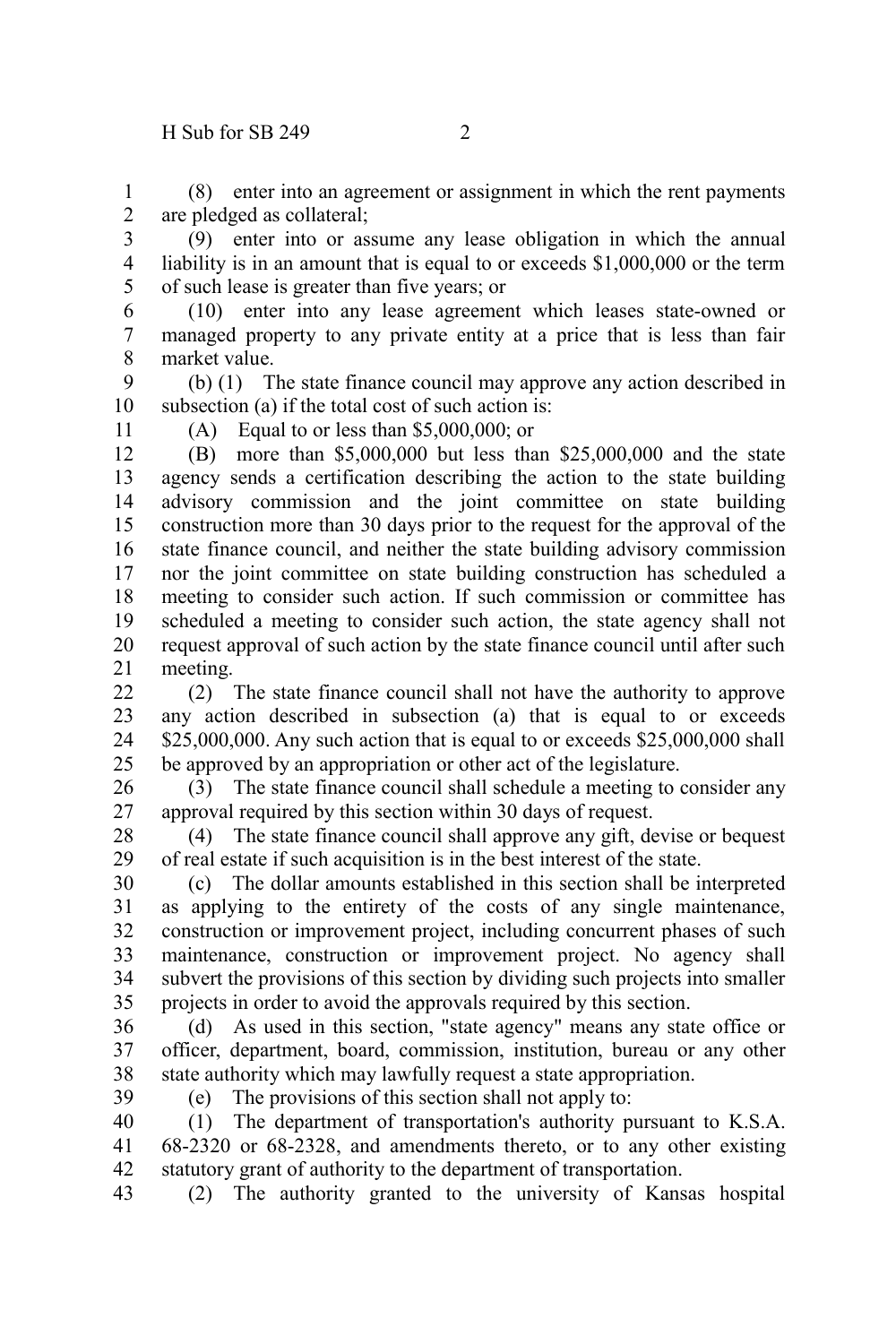authority pursuant to K.S.A. 76-3308 or 76-3312, and amendments thereto. 1 2

3

(3) State agency information technology projects.

(4) Routine maintenance performed by a state agency, any affiliated corporate entity of a state agency or other corporate entity created by a state agency on any state-owned institution, facility or property. 4 5 6

(5) A state agency refinancing debt, if such refinancing results in a decrease of the total debt liability of the state, including all interest expenses of such refinancing. 7 8 9

(6) The department of labor's authority pursuant to K.S.A. 44-712, and amendments thereto. 10 11

(7) Any financial services contract entered into pursuant to K.S.A. 75-3799, and amendments thereto, including services relating to installment purchase, lease, or lease-purchase of equipment, if such contract is in an amount that is less than \$1,000,000. 12 13 14 15

(8) A state agency which is leasing real estate for a special event if such lease is for less than one year in duration. 16 17

New Sec. 2. (a) There is hereby created the commission on publicprivate partnership building projects. The commission shall review the following and make recommendations that the commission deems appropriate to the legislature: 18 19 20 21

(1) If and when public-private partnership building projects are appropriate; 22 23

(2) the selection process used for advertising and awarding a publicprivate partnership building project; 24 25

(3) the limitations or minimum financial participation of any parties involved with public-private partnership building projects; 26 27

28

(4) the provisions of section 1, and amendments thereto;

(5) any other areas of study regarding public-private partnership building projects that the commission deems appropriate; and 29 30

(6) if and when a project scope would be competing with the private sector. 31 32

(b) The commission shall have 11 members. Each of the following shall be a member: An appointee of the board of regents, an appointee of the associated general contractors of Kansas, the chairperson of the senate committee on ways and means, the chairperson of the house appropriations committee, a member of the house of representatives appointed by the speaker of the house of representatives, a member of the house of representatives appointed by the minority leader of the house of representatives, a member of the senate appointed by the president of the senate, a member of the senate appointed by the minority leader of the senate, an appointee of the governor, an appointee of the American institute of architects and an appointee of the department of administration. 33 34 35 36 37 38 39 40 41 42 43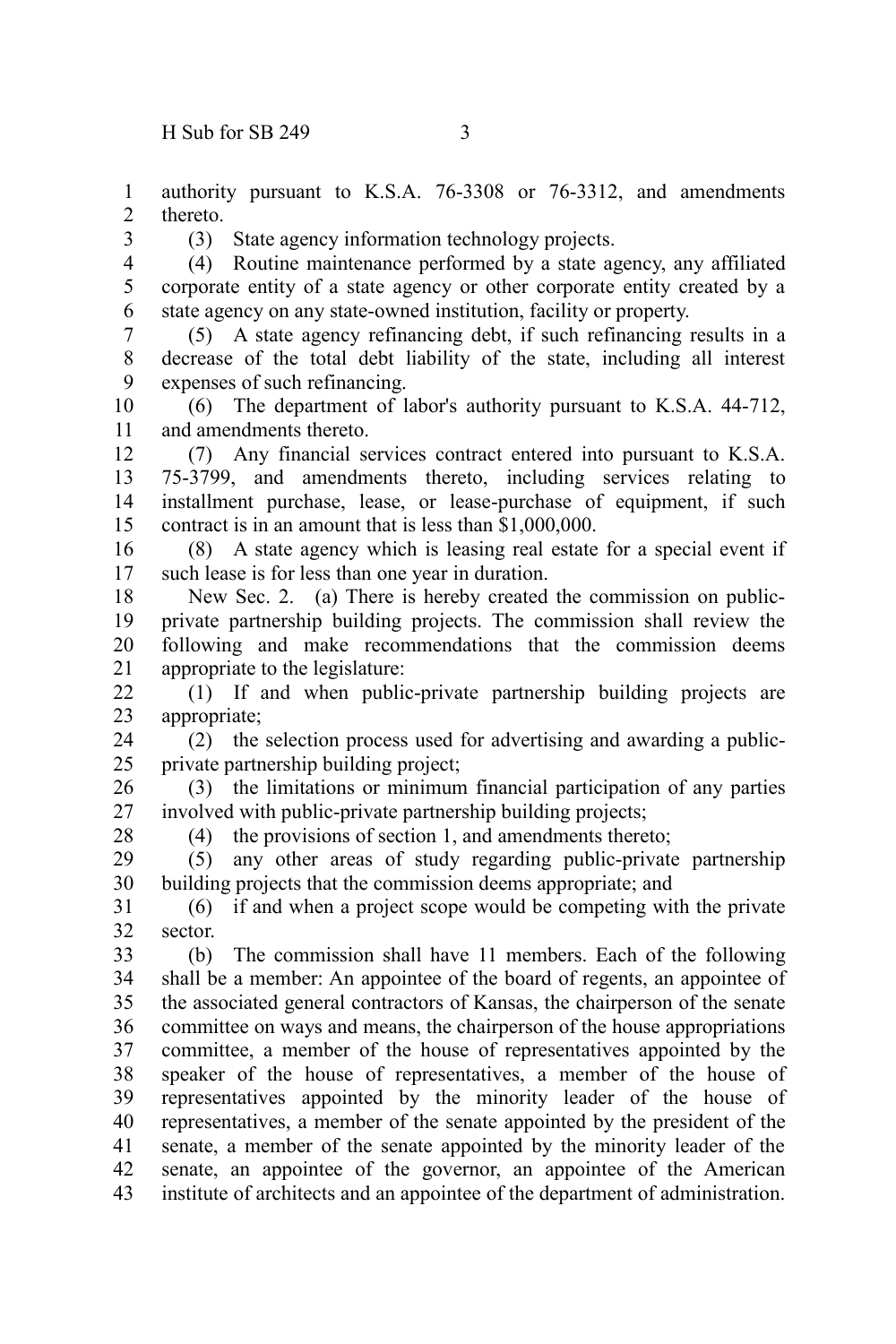(c) After adjournment sine die of the 2016 regular session of the legislature, the commission shall meet to organize. The chairperson and vice-chairperson shall be appointed by the speaker of the house of representatives and the president of the senate and shall be members of different houses of the legislature. 1 2 3 4 5

(d) On or before December 31, 2016, the commission shall produce a report which shall contain recommendations for any legislative or executive act that the commission deems necessary regarding publicprivate partnership building projects. 6 7 8 9

Sec. 3. K.S.A. 2015 Supp. 74-8905 is hereby amended to read as follows: 74-8905. (a) The authority may issue bonds, either for a specific activity or on a pooled basis for a series of related or unrelated activities or projects duly authorized by a political subdivision or group of political subdivisions of the state in amounts determined by the authority for the purpose of financing projects of statewide as well as local importance, capital improvement facilities, educational facilities, health care facilities and housing developments. Nothing in this act shall be construed to authorize the authority to issue bonds or use the proceeds thereof to: 10 11 12 13 14 15 16 17 18

(1) Purchase, condemn or otherwise acquire a utility plant or distribution system owned or operated by a regulated public utility; 19 20

(2) finance any capital improvement facilities or educational facilities which are being financed by the issuance of general obligation or utility revenue bonds of a political subdivision, except that the acquisition by the authority of general obligation or utility revenue bonds issued by political subdivisions with the proceeds of pooled bonds shall not violate the provisions of the foregoing; or 21 22 23 24 25 26

(3) purchase, acquire, construct, reconstruct, improve, equip, furnish, repair, enlarge or remodel property for any swine production facility on agricultural land which is owned, acquired, obtained or leased by a corporation, limited liability company, limited partnership, corporate partnership or trust. 27 28 29 30 31

Nothing in this subsection (a) shall prohibit the issuance of bonds by the authority when any statute specifically authorizes the issuance of bonds by the authority or approves any activity or project of a state agency for purposes of authorizing any such issuance of bonds in accordance with this section and provides an exemption from the provisions of this subsection (a). 32 33 34 35 36 37

(b) The authority may issue bonds for activities and projects of state agencies as requested by the secretary of administration. Research facilities of state educational institutions shall be subject to the provisions of this subsection (b). No bonds may be issued pursuant to this act for any activity or project of a state agency unless the activity or project *has first* either has been *specifically* approved by an appropriation or other act of 38 39 40 41 42 43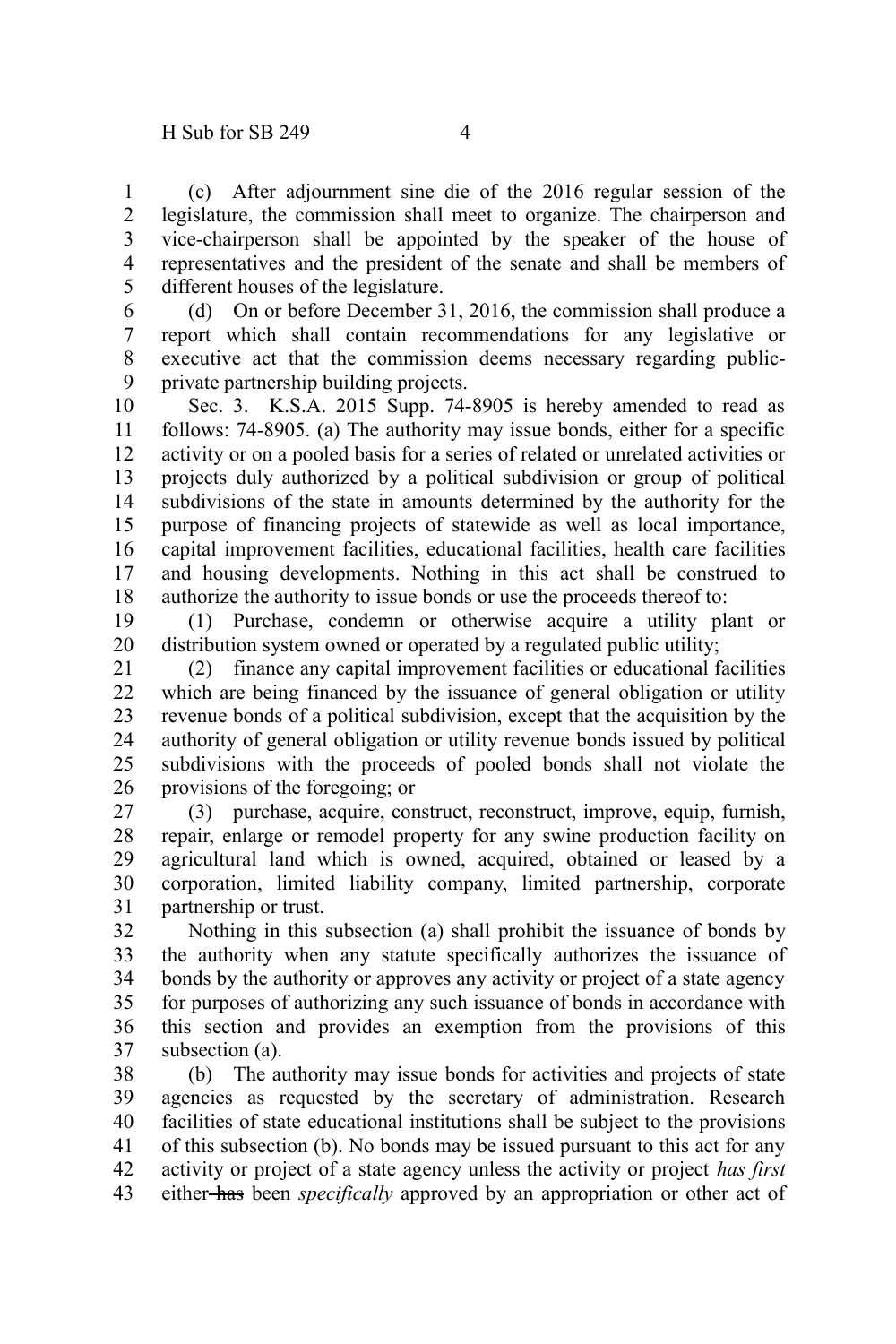the legislature or has been *specifically* approved by the state finance council acting on this matter which is hereby characterized as a matter of legislative delegation and subject to the guidelines prescribed in subsection (c) of K.S.A. 75-3711c*(c)*, and amendments thereto. *The authority shall not issue bonds requested by the secretary of administration pursuant to the powers in K.S.A. 75-3651, and amendments thereto.* When requested to do so by the secretary of administration, the authority may issue bonds for the purpose of refunding, whether at maturity or in advance of maturity, any outstanding bonded indebtedness of any state agency. The revenues of

any state agency which are pledged as security for any bonds of such state agency which are refunded by refunding bonds of the authority may be pledged to the authority as security for the refunding bonds. 9 10 11 12

(c) The authority may issue bonds for the purpose of financing industrial enterprises, transportation facilities, agricultural business enterprises, educational facilities, health care facilities, housing developments, research facilities or any combination of such facilities, or any interest in facilities, including without limitation leasehold interests in and mortgages on such facilities, whether located within or outside of Kansas. The authority may additionally issue bonds for the purpose of financing a hall of fame, museum or tourist destination of national significance, as determined by the secretary of commerce. Such authority to issue bonds for a hall of fame, museum or tourist destination of national significance shall expire on December 31, 2007. No less than 30 days prior to the issuance of any bonds authorized under this act with respect to any project or activity within Kansas which is to be undertaken for the direct benefit of any person or entity which is not a state agency or a political subdivision, written notice of the intention of the authority to provide financing and issue bonds therefor shall be given by the president of the authority to the governing body of the city in which the project or activity is to be located. If the project or activity is not proposed to be located within a city, such notice shall be given to the governing body of the county. No bonds for the financing of the project or activity shall be issued by the authority for a one-year period if, within 15 days after the giving of such notice, the governing body of the political subdivision in which the project or activity within Kansas is proposed to be located shall have adopted an ordinance or resolution stating express disapproval of the project or activity and shall have notified the president of the authority of such disapproval. The authority shall not issue bonds for the purpose of financing a project or activity outside Kansas unless the authority has determined that the issuance of such bonds provides a benefit to Kansas or its people and that the owner or operator thereof or an affiliate has a presence or impact in Kansas. 13 14 15 16 17 18 19 20 21 22 23 24 25 26 27 28 29 30 31 32 33 34 35 36 37 38 39 40 41 42

43

(d) The authority may issue bonds for the purpose of establishing and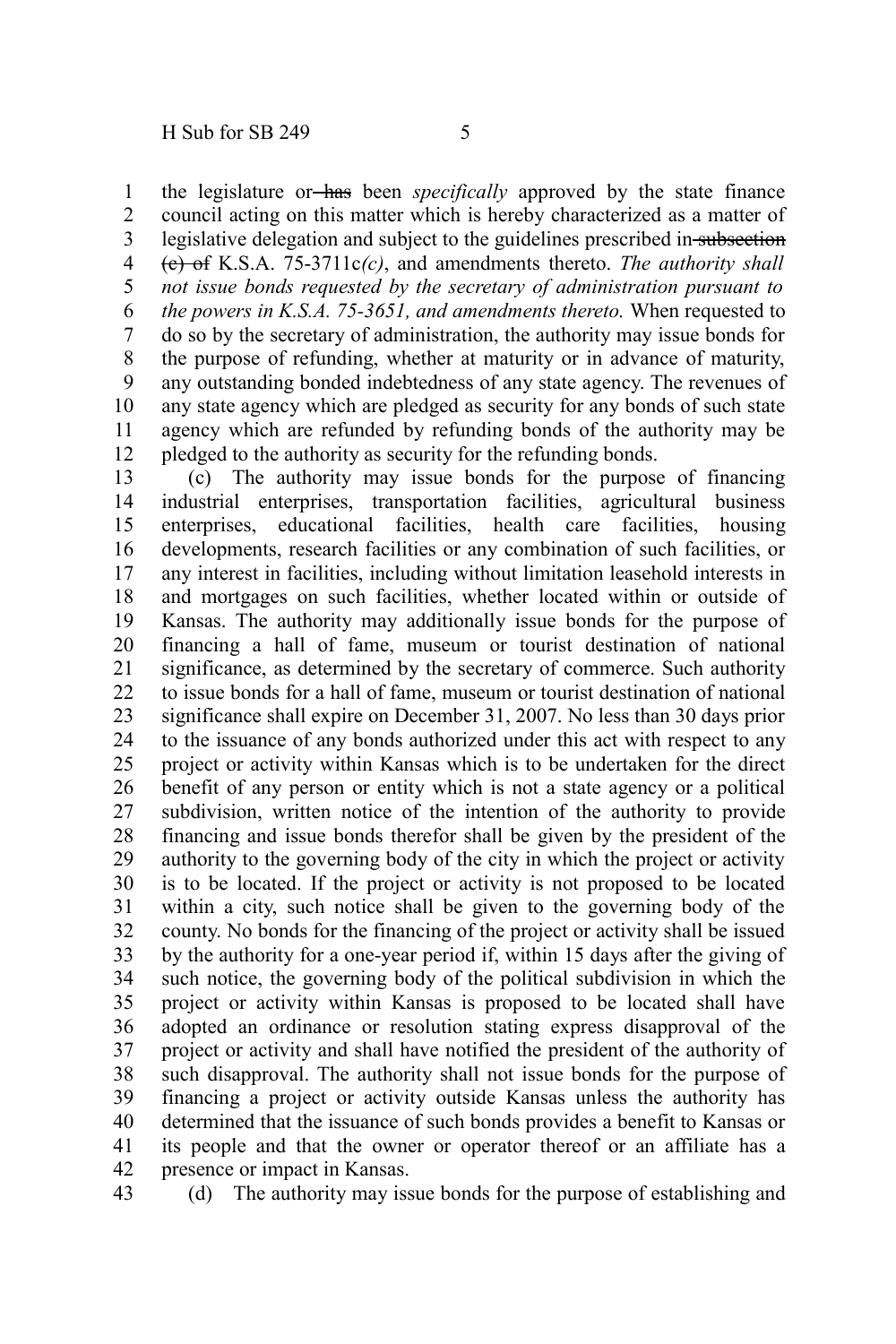funding one or more series of venture capital funds in such principal amounts, at such interest rates, in such maturities, with such security, and upon such other terms and in such manner as is approved by resolution of the authority. The proceeds of such bonds not placed in a venture capital fund or used to pay or reimburse organizational, offering and administrative expenses and fees necessary to the issuance and sale of such bonds shall be invested and reinvested in such securities and other instruments as shall be provided in the resolution under which such bonds are issued. Moneys in a venture capital fund shall be used to make venture capital investments in new, expanding or developing businesses, including, but not limited to, equity and debt securities, warrants, options and other rights to acquire such securities, subject to the provisions of the resolution of the authority. The authority shall establish an investment policy with respect to the investment of the funds in a venture capital fund not inconsistent with the purposes of this act. The authority shall enter into an agreement with a management company experienced in venture capital investments to manage and administer each venture capital fund upon terms not inconsistent with the purposes of this act and such investment policy. The authority may establish an advisory board to provide advice and consulting assistance to the authority and the management company with respect to the management and administration of each venture capital fund and the establishment of its investment policy. All fees and expenses incurred in the management and administration of a venture capital fund not paid or reimbursed out of the proceeds of the bonds issued by the authority shall be paid or reimbursed out of such venture capital fund. 1 2 3 4 5 6 7 8 9 10 11 12 13 14 15 16 17 18 19 20 21 22 23 24 25

(e) The authority may issue bonds in one or more series for the purpose of financing a redevelopment plan project that is approved by the authority in accordance with K.S.A. 74-8921 and 74-8922, and amendments thereto, or by Johnson or Labette county in accordance with the provisions of this act. 26 27 28 29 30

(f) After receiving and approving the feasibility study required pursuant to K.S.A. 74-8936, and amendments thereto, the authority may issue bonds in one or more series for the purpose of financing a multi-sport athletic project in accordance with K.S.A. 74-8936 through 74-8938, and amendments thereto. If the project is to be constructed in phases, a similar feasibility study shall be performed prior to issuing bonds for the purpose of financing each subsequent phase. 31 32 33 34 35 36 37

(g) The authority may issue bonds for the purpose of financing resort facilities, as defined in subsection  $(a)$  of K.S.A. 32-867 $(a)$ , and amendments thereto, in an amount or amounts not to exceed \$30,000,000 for any one resort. The bonds and the interest thereon shall be payable solely from revenues of the resort and shall not be deemed to be an obligation or indebtedness of the state within the meaning of section 6 of 38 39 40 41 42 43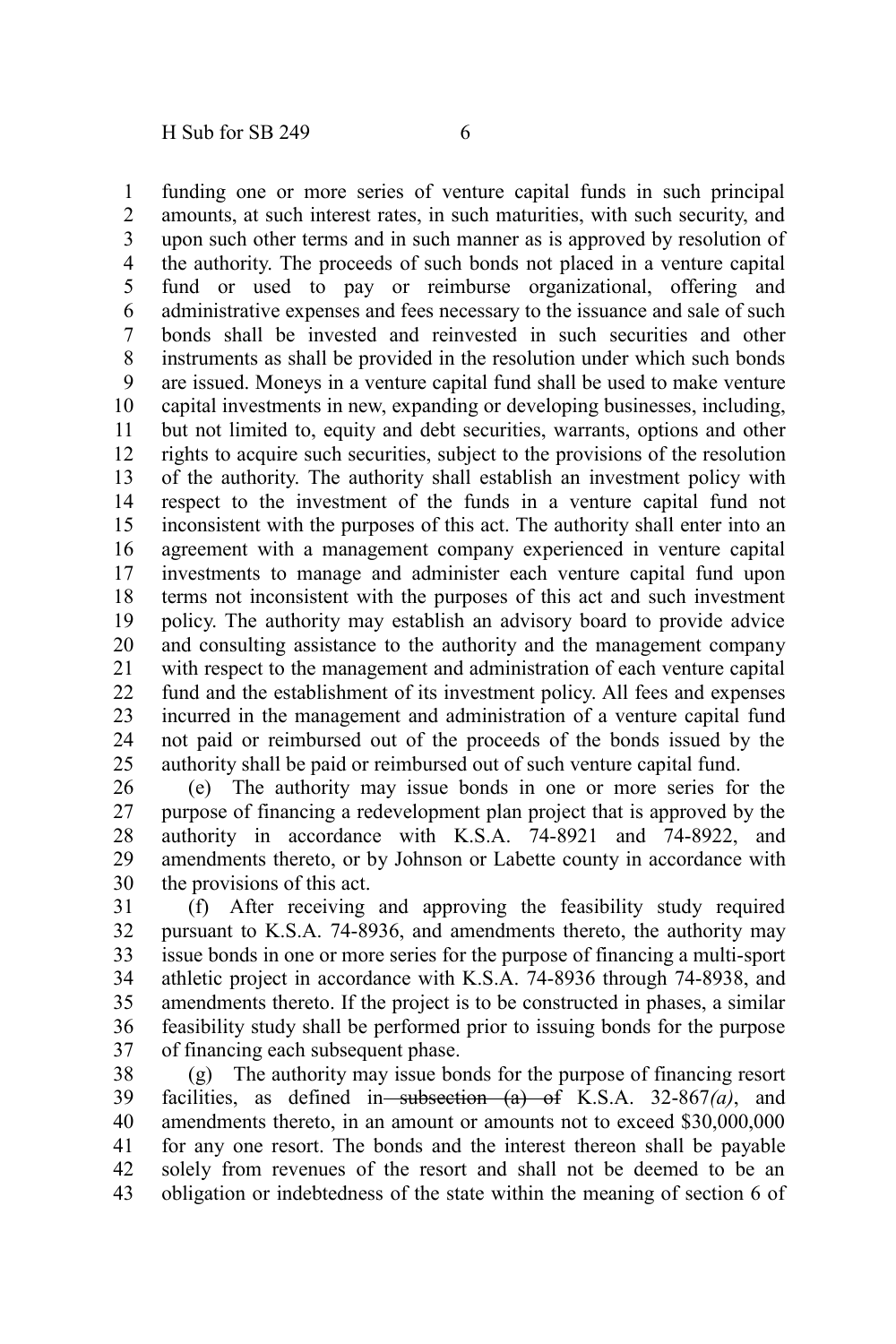article 11 of the constitution of the state of Kansas. The authority may contract with a subsidiary corporation formed pursuant to subsection  $(v)$  of K.S.A. 74-8904*(v)*, and amendments thereto, or others to lease or operate such resort. The provisions of K.S.A. 32-867, 32-868, 32-870 through 32- 873 and 32-874a through 32-874d, and amendments thereto, shall apply to resorts and bonds issued pursuant to this subsection. 1 2 3 4 5 6

(h) The authority may use the proceeds of any bond issues herein authorized, together with any other available funds, for venture capital investments or for purchasing, leasing, constructing, restoring, renovating, altering or repairing facilities as herein authorized, for making loans, purchasing mortgages or security interests in loan participations and paying all incidental expenses therewith, paying expenses of authorizing and issuing the bonds, paying interest on the bonds until revenues thereof are available in sufficient amounts, purchasing bond insurance or other credit enhancements on the bonds, and funding such reserves as the authority deems necessary and desirable. All moneys received by the authority, other than moneys received by virtue of an appropriation, are hereby specifically declared to be cash funds, restricted in their use and to be used solely as provided herein. No moneys of the authority other than moneys received by appropriation shall be deposited with the state treasurer. 7 8 9 10 11 12 13 14 15 16 17 18 19 20 21

(i) Any time the authority is required to publish a notification pursuant to the tax equity and fiscal responsibility act of 1982, the authority shall further publish such notification in the Kansas register and on the Kansas development finance authority website. 22 23 24 25

(j) Any time the authority issues private activity bonds, as defined in K.S.A. 74-5059, and amendments thereto, pursuant to this section, the authority shall publish notification of such issuance at least 14 days prior to any bond hearing in the official county newspaper of the county in which the project or activity financed by such bonds are located and in the Kansas register. 26 27 28 29 30 31

Sec. 4. K.S.A. 74-8913 is hereby amended to read as follows: 74- 8913. *(a) On or before the 5th day of each month, the authority shall make a monthly report of its activities for the preceding month to the members of the state finance council and to the members of the joint committee on state building construction. Such report shall contain information pertaining to each financial transaction that the authority has entered into or is in negotiations to enter into pursuant to the powers granted in K.S.A. 74-8904 or 74-8905, and amendments thereto, during the preceding month.*  32 33 34 35 36 37 38 39 40

*(b)* On or before the last day of November in each year, the authority shall make an annual report of its activities for the preceding fiscal year to the governor and to the legislature. Such report shall contain an audit of 41 42 43